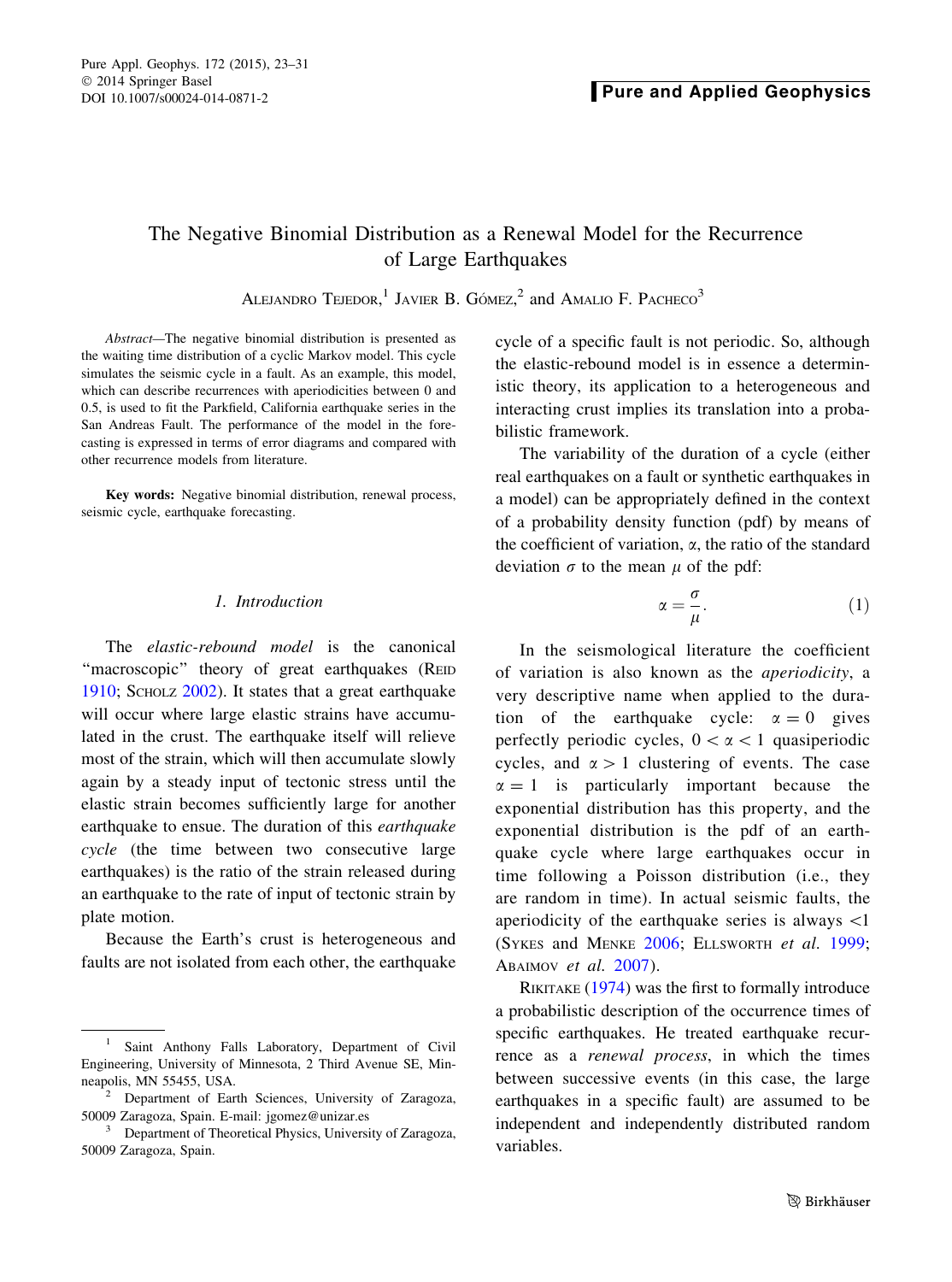<span id="page-1-0"></span>Since then, several authors have proposed probabilistic versions of the elastic-rebound model in the shape of a plethora of probability distribution functions (pdfs) for the duration of the earthquake cycle: exponential (UTSU [1984;](#page-8-0) SORNETTE and KNOPOFF [1997;](#page-8-0) MATTHEWS et al. [2002](#page-8-0)), Weibull (UTSU [1984](#page-8-0); SORNETTE and KNOPOFF [1997;](#page-8-0) MATTHEWS et al. [2002](#page-8-0); FERRÁES [2003;](#page-7-0) GÓMEZ and PACHECO [2004](#page-8-0); YAKOVLEV et al. [2006](#page-8-0); ABAIMOV et al. [2007,](#page-7-0) [2008](#page-7-0); GOLTZ et al. [2009\)](#page-8-0), log-normal (UTSU [1984](#page-8-0); SORNETTE and KNOP-OFF [1997](#page-8-0); MATTHEWS et al. [2002;](#page-8-0) GÓMEZ and PACHECO [2004;](#page-8-0) FERRÁES [2005](#page-7-0); ABAIMOV et al. [2007,](#page-7-0) [2008](#page-7-0)), gamma (UTSU [1984](#page-8-0); MATTHEWS et al. [2002](#page-8-0); GÓMEZ and PACHECO [2004;](#page-8-0) FERRÁES [2005](#page-7-0)), power-law (SOR-NETTE and KNOPOFF [1997\)](#page-8-0), Brownian passage time (MATTHEWS et al. [2002;](#page-8-0) WGCEP [2003;](#page-8-0) MICHAEL [2005;](#page-8-0) YAKOVLEV et al. [2006](#page-8-0); ABAIMOV et al. [2007](#page-7-0); ZÖLLER et al. [2008](#page-8-0)), among others. However, due to the scarcity of registered large earthquakes in a specific fault (usually 4–10 earthquakes), the statistics upon which the selection of a specific pdf is based are poor. This means that different pdfs can fit the empirical distribution function.

Most of the probability distributions have been used solely for their statistical properties, with no relationships with the physics of the underlying process (elastic rebound theory). However, a subset of them has a physical rationale and from this point of view can be considered as better motivated. One example is the Brownian passage time distribution (BPT; MATTHEWS et al. [2002](#page-8-0)), where the seismic cycle in a fault is modeled by the time evolution of the so-called Brownian relaxation oscillator.

Also, the majority of the probability distributions used in the context of earthquake recurrence are continuous. However, in the last 10 years, several *discrete* probability distributions that are the outcome of cellular automata models have been proposed (VÁZQUEZ-PRADA et al. [2002;](#page-8-0) GONZÁLEZ et al. [2005;](#page-8-0) TEJEDOR et al. [2009\)](#page-8-0). These discrete, cellular automata-based probability distributions share with the BPT distribution their physical motivation, as the models behind these discrete probability distributions try to reproduce in a few cellular automata rules the physics of a seismic fault under the elastic rebound assumption.

The aim of this paper is to present a discrete probability distribution, the negative binomial distribution (NBD) for the recurrence of large earthquakes. The study of one-way Markov cycles was presented in TEJEDOR *et al.*  $(2012)$  $(2012)$ , together with two of its limits, the so-called box model and the NBD. Here we focus on the NBD for its particular importance: the NBD seems to be the unique distribution that derives from the dynamics of a cellular automaton and simultaneously appears in general textbooks in probability and statistics. In Sect. 2, the NBD and its first moments are introduced. Section [3](#page-2-0) recalls that the NBD is a special case of a waiting time distribution for a one-way Markov cycle, as deduced in TEJEDOR et al. [\(2012](#page-8-0)); Sect. [4](#page-3-0) then uses this distribution as a renewal model for large earthquakes, using the earthquake series of the Parkfield segment of the San Andreas Fault as an example. The quality of the fit of the NBD to the empirical distribution function of the Parkfield series is compared to other renewal models used in the literature. Section [5](#page-5-0) assesses the forecasting capabilities of the NBD by means of a reference prediction strategy and error diagrams. Finally, in Sect. [6,](#page-7-0) the most important conclusions drawn from the paper are stated. The computation of the asymptotic limit of the hazard rate for the NBD is detailed in the [Appendix.](#page-7-0)

### 2. The Negative Binomial Distribution

As there are some different modalities of defining the NBD, we will now specify the form used in this paper.

A negative binomial experiment is a statistical experiment that has the following properties: The experiment consists of n repeated trials. Each trial can result in just two outcomes, a success or a failure. The probability of success, denoted by  $1 - a$  ( $a \lt 1$ ), is the same on every trial. In consequence, the probability of failure is a. The trials are independent. And the experiment continues until  $N$  successes are observed. N is specified in advance.

The negative binomial random variable is the number  $n$  of repeated trials to produce  $N$  successes in a negative binomial experiment. The probability distribution of the negative binomial random variable is called an NBD. Its form is: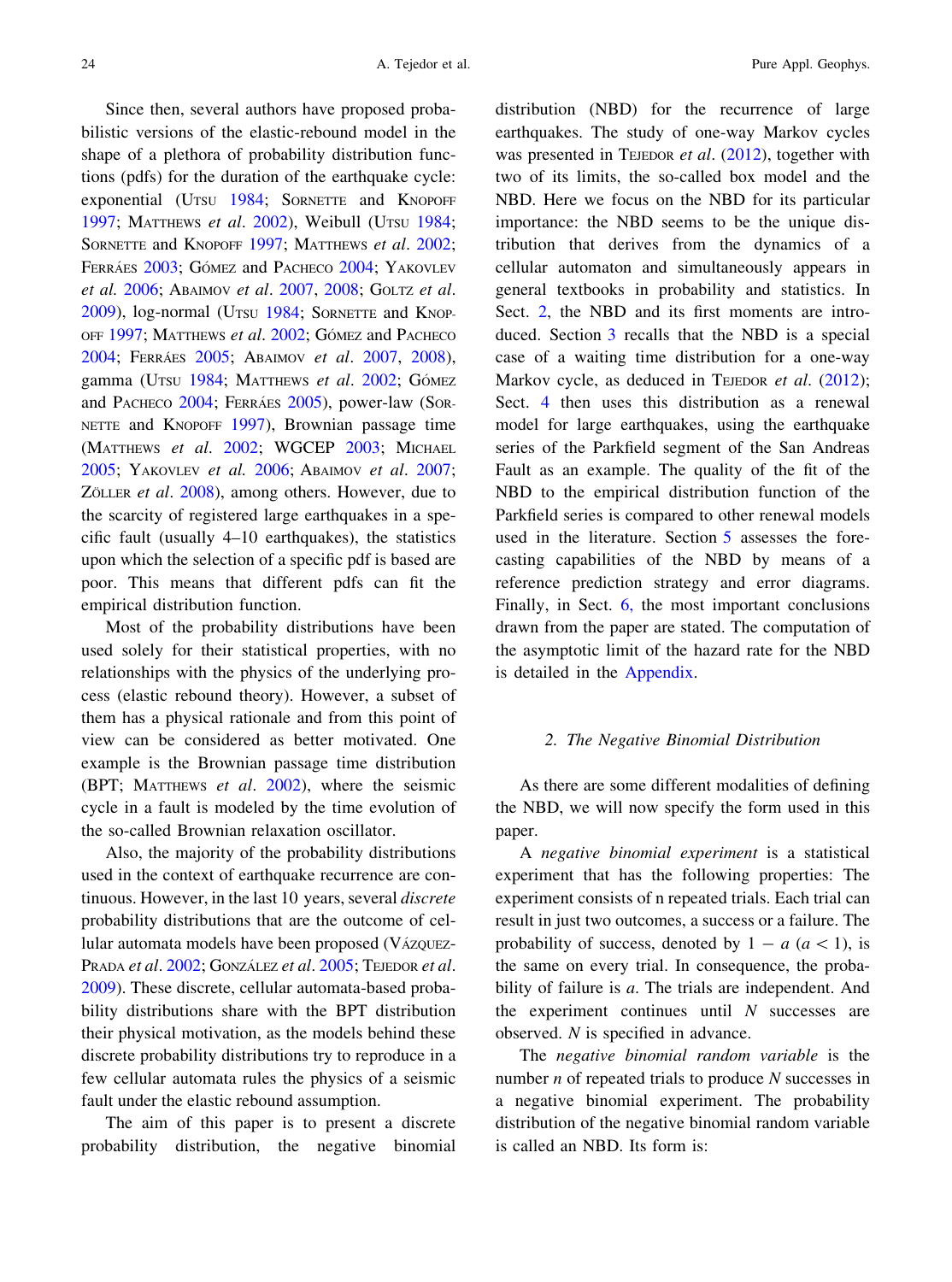<span id="page-2-0"></span>

Figure 1

Scheme of a one-way Markov cycle with  $N = 6$ . The probability of staying in state i is  $a_i$  and the probability of jumping from state i to state  $i + 1$  is  $(1 - a_i)$ . Jumping from one state to the next means that the fault has accumulated more strain energy. The wavy line between states 6 and 0 indicates that at the end of the cycle, all the stored energy is released

$$
P_{N,a}(n) = (1-a)^{N} a^{n-N} {n-1 \choose N-1}
$$
 (2)

The mean, variance, and coefficient of variation or aperiodicity—of this distribution are:

$$
\mu = \frac{N}{1 - a},\tag{3}
$$

$$
\sigma^2 = \frac{Na}{\left(1 - a\right)^2},\tag{4}
$$

and

$$
\alpha \equiv \frac{\sigma}{\mu} = \sqrt{\frac{a}{N}},\tag{5}
$$

respectively.

# 3. The NBD as the Waiting Time Distribution in an Specific Markov Cycle Model

Let us suppose a Markov chain with  $N$  sites forming a closed loop that has gone over clockwise (see Fig. 1 for illustration). The N sites are ordered by the index  $i, i = 0, 1, \ldots, N - 1, N$ . As a genuine cellular automaton, time increases in discrete steps. At the beginning of each cycle, our system occupies the first position,  $i = 0$ . In the first time step, it makes a trial to pass to site  $i = 1$ . The probability of success is  $(1 - a_0)$  and that of failure is  $a_0$ . Typically, after some trials, the system will occupy site 1. Now all is



Occupation (number of occupied sites) of an  $N = 6$  system as a function of time for 11 consecutive cycles. Note the repetitive pattern but the lack of perfect periodicity

identical to the first case, except that the probability of passing from site 1 to site 2 is  $(1 - a_1)$ . Then the turn of sites is  $2, 3, \ldots, N - 1$ .

When site  $N$  is occupied, the cycle ends. The system automatically passes to site 0 and a new cycle starts. Figure 2 shows an example of this process of slow filling and abrupt emptying for 11 consecutive cycles for a system with  $N = 6$  and  $(1 - a_i) = 1/$  $N = 1/6$ , for all states *i*.

The traveling in successive discrete steps around the cycle can be interpreted as a process of gradual increase of strain in fault, and thus this Markov cycle represents the seismic cycle in a fault. Site 0 represents the state with no strain and site  $N$  represents the state of maximum strain that is automatically released to pass to site 0. This sudden release of strain simulates the occurrence of a characteristic earthquake in the fault. Thus, in this model, a decrease in the strain, such as could take place in a random walk type model, is forbidden. This model is illustrated in Fig. 1 and materialized in the following Markov matrix:

$$
[M] = \begin{pmatrix} a_0 & 1 - a_0 & 0 & 0 & 0 & 0 \\ 0 & a_1 & 1 - a_1 & 0 & 0 & 0 \\ 0 & 0 & a_2 & 1 - a_2 & 0 & 0 \\ 0 & 0 & 0 & a_3 & 1 - a_3 & 0 \\ 0 & 0 & 0 & 0 & a_4 & 1 - a_4 \\ 1 - a_5 & 0 & 0 & 0 & 0 & a_5 \end{pmatrix}
$$
(6)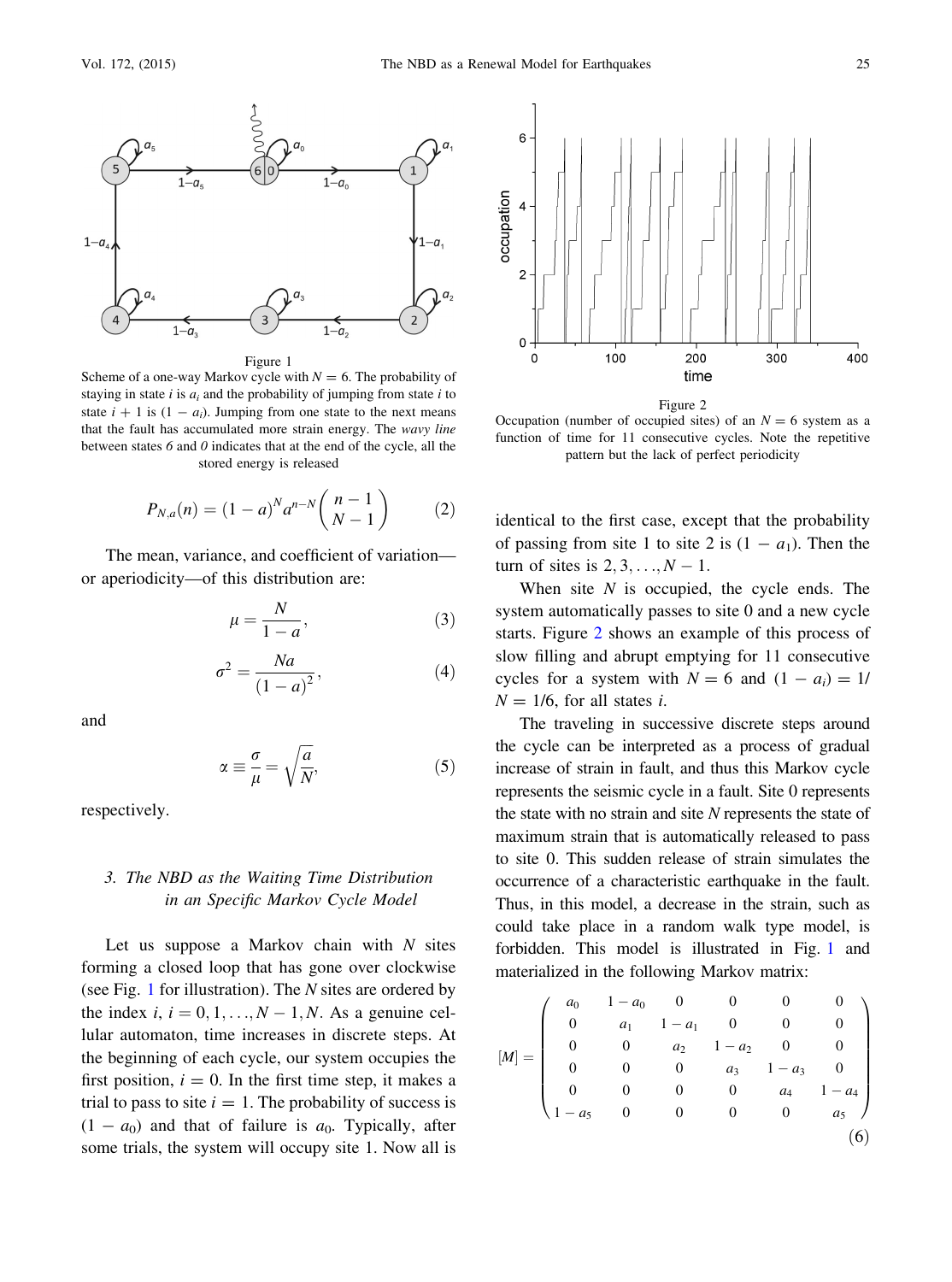<span id="page-3-0"></span>Note that the number of parameters in this discrete model is  $N + 1$ : the length of the cycle, N, plus the value of the  $N$  parameters  $a_i$ . Using standard techniques of Markov chains (TEJEDOR et al. [2012](#page-8-0)), one can obtain, in a closed form, the distribution function of the cycle lengths in this model:

$$
P_N(n) = \prod_{i=0}^{N-1} (1 - a_i) \sum_{i=0}^{N-1} \left[ \frac{a_i^{n-1}}{\prod_{j \neq i}^{N-1} (a_i - a_j)} \right], \quad (7)
$$
  

$$
n = N, N + 1, ..., \infty
$$

It is clear that until time step  $n = N$ , the probability of completing a cycle is null. In seismology this is called a stress-shadow.

A property of this general model is that no matter what the value of its parameters are, the aperiodicity is lower than 1.

When the  $N$  parameters  $a_i$  are equal,

$$
a = a_1 = a_2 = \cdots = a_N \tag{8}
$$

Equation  $(7)$  becomes Eq.  $(2)$  $(2)$ . That is, if Eq.  $(8)$  is fulfilled, an NBD is the waiting time distribution of the Markov cycle.

After this hypothesis, the pdf has only two parameters, N and a. This bi-parametric freedom can be used for fitting purposes, including, of course, the seismic cycles. In this paper, however, we will step forward with an additional simplification by relating them in the form:

$$
1 - a = \frac{1}{N} \tag{9}
$$

After this new hypothesis, there is only one free parameter and each cycle of the model can be intuitively associated with the ordered filling of a box with  $N$  positions. The new simplified NBD is

$$
P_N(n) = \left(\frac{1}{N}\right)^N \left(\frac{N-1}{N}\right)^{n-N} \left(\frac{n-1}{N-1}\right),
$$
  
\n
$$
n = N, N+1, \ldots \infty
$$
\n(10)

In the next section, we will see that  $N = 6$  is the most appropriate size of the model to fit the recurrence of earthquakes in the Parkfield, California section of the San Andreas Fault. For this case, the pdf in Eq. (10) is simply:



Figure 3 Probability density function of the NBD for the case  $N = 6$ , (1 –  $a) = 1/6$ 

$$
P_6(n) = \left(\frac{1}{6}\right)^6 \left(\frac{5}{6}\right)^{n-6} {n-1 \choose 5}, \quad n = 6, 7, \dots \infty
$$
\n(11)

The values of its mean ad aperiodicity are:

$$
\mu_6 = 36
$$
 and  $\alpha_6 = 0.373$  (12)

Figure  $3$  plots the NBD written in Eq. (11). To mark the discrete nature of the probability distribution, only points for integer time steps have been drawn, with no line connecting them.

# 4. Applications of the NBD in Seismicity and Earthquake Forecasting: the Parkfield Series

Including the latest event, the Parkfield series (BAKUN and LINDH [1985](#page-7-0); BAKUN [1988](#page-7-0); MICHAEL and JONES [1998\)](#page-8-0) consists of seven  $M_w \approx 6$  mainshocks, which occurred on 9 January 1857; 2 February 1881; 3 March 1901; 10 March 1922; 8 June 1934; 28 June 1966 and 28 September 2004. In consequence, the duration (in years) of the six observed inter-event times are: 24.07, 20.08, 21.02, 12.25, 32.05 and 38.25. The mean value  $\mu_{\text{Pk}}$ , the sample standard deviation  $\sigma_{\text{Pk}}$ (the square root of the bias-corrected sample variance), and the aperiodicity  $\alpha_{\text{Pk}}$  of this six-data series are: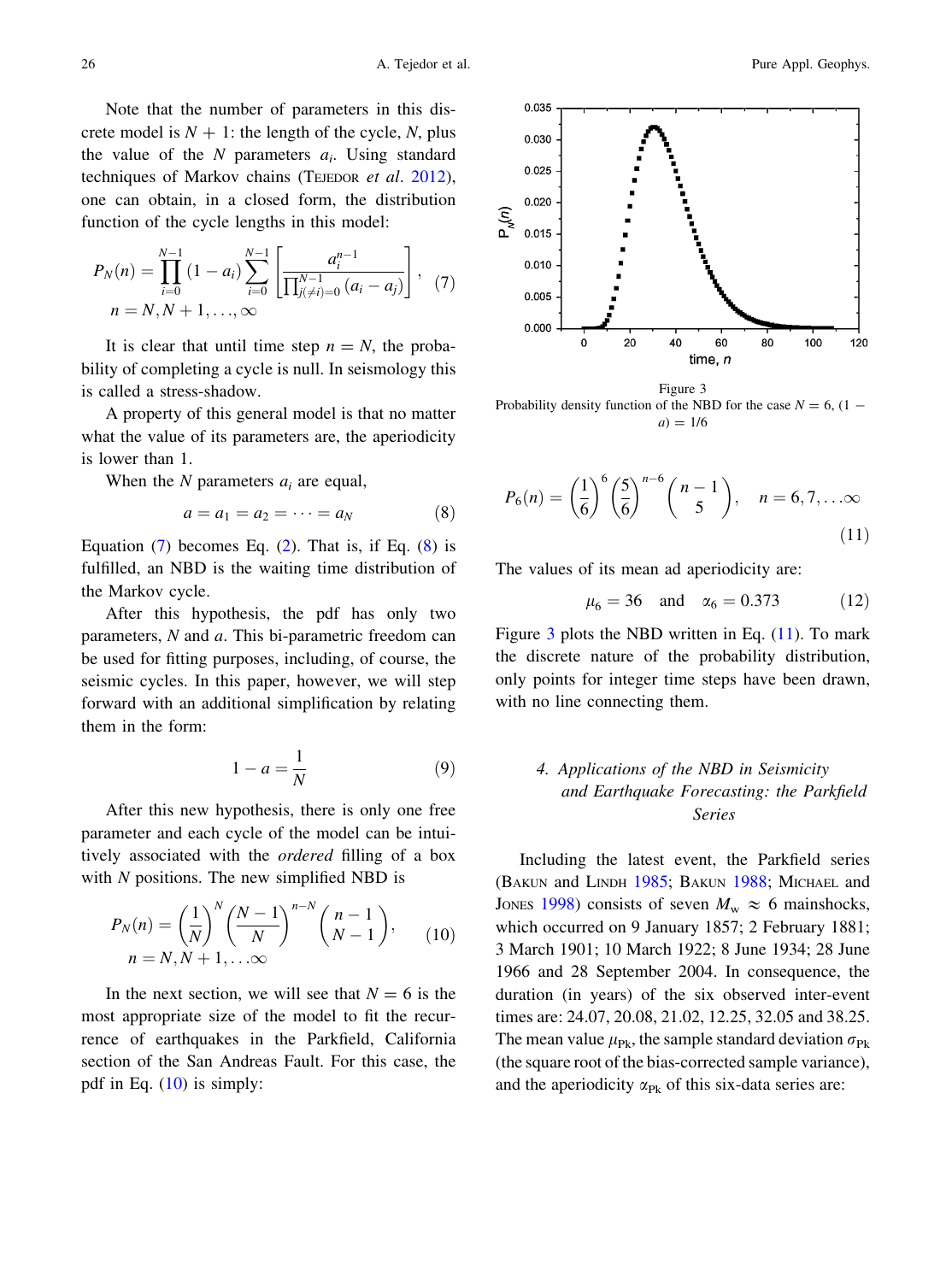<span id="page-4-0"></span>

Figure 4

Fit of the NBD model (black continuous line) to the Parkfield series (gray step-like line) and comparison with other statistical models used in the literature

$$
\mu_{\text{Pk}} = 24.62 \text{ years}; \quad \sigma_{\text{Pk}} = 9.25 \text{ years};
$$
  
\n
$$
\alpha_{\text{Pk}} = 0.3759 \tag{13}
$$

Now, we will proceed to fit these data using the simplified NBD written in Eq. ([11\)](#page-3-0). Its aperiodicity is given by

$$
\alpha_{\rm NBD} = \sqrt{\frac{N-1}{N^2}}\tag{14}
$$

As we want a distribution with the same aperiodicity (and mean) as the Parkfield series, taking  $\alpha_{\text{Pk}}$  from Eq.  $(13)$  $(13)$  and substituting it in Eq.  $(14)$ , we have  $N = 5.8$ . But because N is a discrete quantity, we use the nearest integer,  $N = 6$ .

However, for fitting the data, it is necessary to assign a definite number of years to the non-dimensional time step of the model. This second parameter will be called  $\tau$ . From Eqs. ([3\)](#page-2-0) and [\(9](#page-3-0)), we have that for the NBD,  $\mu = N^2 = 36$  time steps. This mean cycle length (in non-dimensional time steps) should be equal to the mean recurrence time of the Parkfield series,  $\mu_{\text{Pk}} = 24.62$  years, so that  $\tau = 0.68$  years per time step of the model. In Fig. 4, we have plotted the empirical distribution function of the Parkfield series (gray step-like line) and the fit to the cumulative NBD with  $N = 6$  (black continuous line), together with five other (cumulative) distribution functions used as renewal models in the literature: Weibull, gamma, log-normal, BPT and minimalist model (MM; VAZQUEZ-PRADA *et al.* [2002\)](#page-8-0). It is quite obvious



Yearly conditional probability for the Parkfield series as predicted by the negative binomial model compared to other statistical models used in the literature

from the figure that the performance of all six models is good and very similar, including the NBD. Indeed, the residuals for the NBD evaluated at the midpoints of the horizontal segments of the empirical distribution function are the lowest of the six tested models.

The NBD (and any of the other models shown in Fig. 4) can be used to estimate the time-dependent probability of having an earthquake as a function of the time elapsed since the last earthquake in the series (28 September 2004). This estimation can be carried out with the hazard rate function,

$$
h_{N,a}(n) = \frac{P_{N,a}(n)}{\sum_{i=n}^{\infty} P_{N,a}(i)}\tag{15}
$$

For discrete distributions like the NBD, the hazard rate is the probability for an earthquake to occur at time step  $n$  on the condition that it has not occurred until time step  $n - 1$ . However, in the seismological literature, it is customary to express the likelihood of a future earthquake using the yearly conditional probability of earthquake occurrence,  $P(n|\Delta t =$ 1 year), instead of the hazard rate. This function gives the probability of having an earthquake during the next year, provided it has not occurred before:

$$
P_{N,a}(n|\Delta t = 1 \text{ year}) = \frac{S_{N,a}(n + \Delta t) - S_{N,a}(n)}{1 - S_{N,a}(n - 1)} \tag{16}
$$

where  $S_{N,a}(n) = \sum_{n'=N}^{n} P_{N,a}(n')$  is the cumulative distribution function. The yearly conditional probability function for the Parkfield series is illustrated in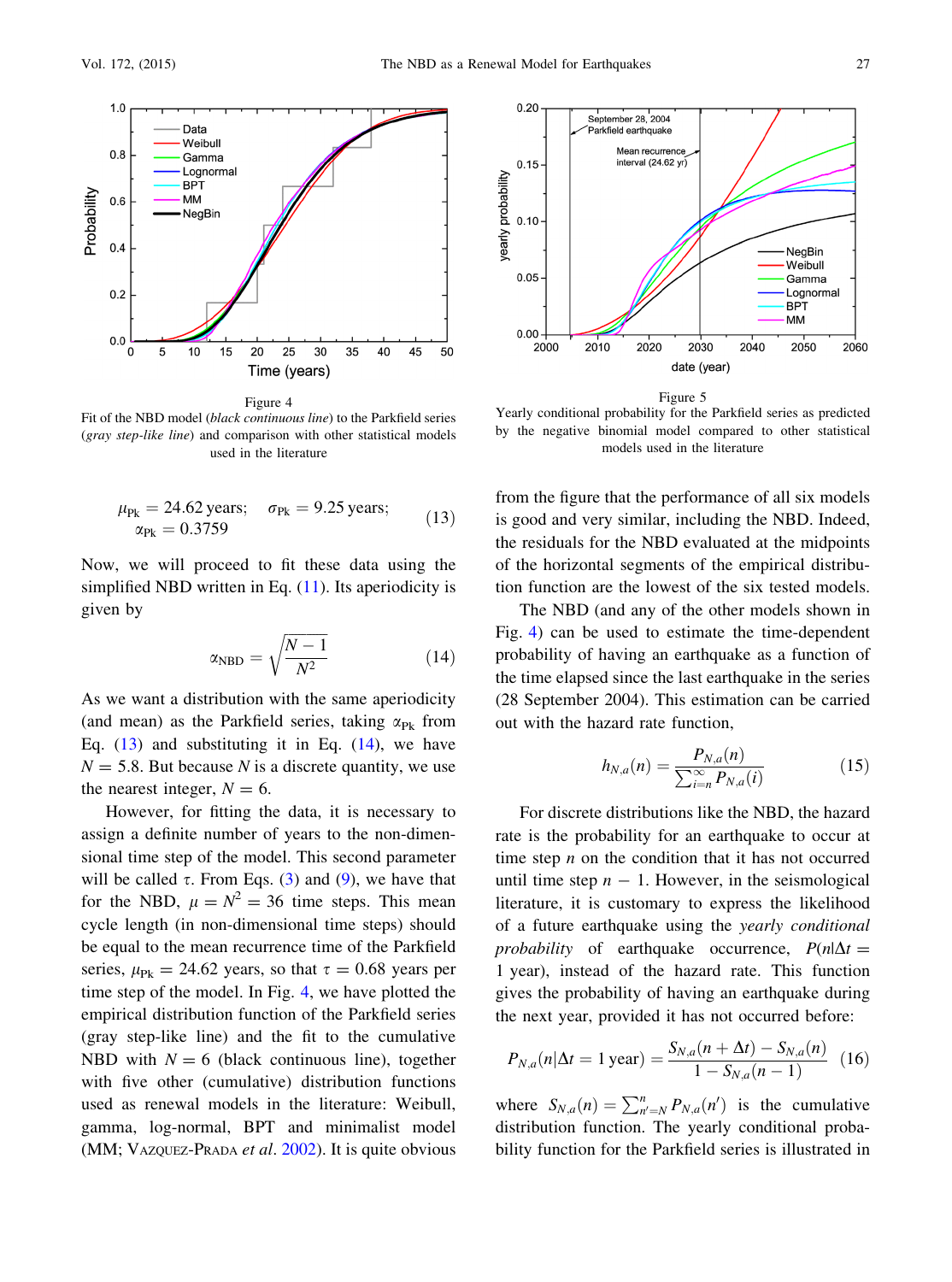<span id="page-5-0"></span>Fig. [5.](#page-4-0) Again, as in Fig. [4](#page-4-0), the NBD and five other models are compared. The present yearly probability of earthquake occurrence is 0.004, i.e., there is a 0.4 % probability of having an earthquake in the following 12 months. Obviously this probability is low because the earthquake cycle is in its early stages. When the cycle is at its average duration, 24.62 years, the yearly probability of earthquake occurrence will be 6 %.

Both the hazard rate and the yearly conditional probability functions for the NBD reach a constant value for large times. Inserting Eq.  $(2)$  into Eq.  $(15)$  $(15)$ , one obtains that, for long times,

$$
\lim_{n \to \infty} h_{N,a}(n) = 1 - a \tag{17}
$$

The derivation of this equation can be found in the [Appendix](#page-7-0). If Eq. ([9\)](#page-3-0) is used instead (i.e., the oneparameter simplification of the NBD), the asymptotic limit of the hazard function is equal to 1/N.

#### 5. Error Diagrams for the Parkfield Example

A hint of the predictability of the large relaxations in this type of model is given by the aperiodicity of their time series. The aperiodicity, as stated in Sect. [1,](#page-0-0) is a quantitative measure of the lack of regularity of a time series. As the aperiodicity of this model is always  $\lt 1$ , the occurrence of the large events is a quasi-periodic phenomenon. A robust way to assess the predictability of a time series is by trying to forecast its events by declaring alarms at particular times.

The aim is to declare alarms before all the events in order not to miss any, but to declare them just before each event in order to minimize the total alarm time. Many strategies can be devised to declare the alarms, but there is a reference strategy to which all others can be compared (NEWMAN and TURCOTTE [1992;](#page-8-0) VÁZQUEZ-PRADA et al. [2002](#page-8-0); KEILIS-BOROK and SOLOVIEV [2003](#page-8-0)). This strategy consists of waiting a fixed time after each event (waiting time  $w$ ), then setting the alarm, and maintaining it until the occurrence of the next event (Fig.  $6$ ). If the following event in the time series occurs before the alarm is raised, it is counted as a prediction error; if the following event in the time series occurs after the alarm is raised, it is counted as a prediction of success and the alarm is then cancelled.

The events that are to be predicted (large earthquakes) are the vertical red bars numbered correlatively. An alarm (vertical black lines with rounded top) is set a fixed time interval after each event (waiting time) and the prediction is labeled error  $(E)$  or success  $(S)$ , depending on whether the alarm was off or on when the event occurred, respectively. The fraction of errors is the number of events not predicted (one in the example, the second event) divided by the total number of events (five events), i.e.,  $f_e = 0.2$ ; and the fraction of alarm time is the total alarm time (blue sections of the time line: 29 time units) divided by the total duration of the time series (86 time units), i.e.,  $f_a = 0.34$  in the example shown in the figure.

The fraction of errors  $f_e$  (number of missed events divided by the total number of events) and the fraction of alarm time  $f_a$  (total alarm time divided by the total duration of the time series) can be computed as a function of the above mentioned waiting time  $w$ , and the purpose is to find the optimum waiting time. This optimum waiting time depends on the relative importance that failing to predict an event has compared to keeping the alarm on. An objective function, called loss function, L,that incorporates this trade-off in each particular case can be defined. Here, we will use the simplest of them,  $L = f_e + f_a$ , where failure to predict an event and a longer alarm time are equally penalized.

Thus, the aim is to find the waiting time  $w = w^*$ that minimizes  $L(w)$ . This minimum value is denoted by  $L^* \equiv L(w^*)$ . The best way to graphically display this is by means of an error diagram, where the fraction of alarm time  $f_a$  runs along the horizontal axis and the fraction of errors  $f_e$  runs along the vertical axis. Error diagrams were introduced in earthquake forecasting by MOLCHAN ([1997\)](#page-8-0), who contributed to the optimization of the earthquake prediction strategies with rigorous mathematical analysis.

A good strategy of forecasting must produce both small  $f_e$  and  $f_a$ , because both the prediction failures and the alarms are costly. A random guessing strategy (randomly turning the alarm on and off) will yield  $L = 1$ , a result which can be easily understood. The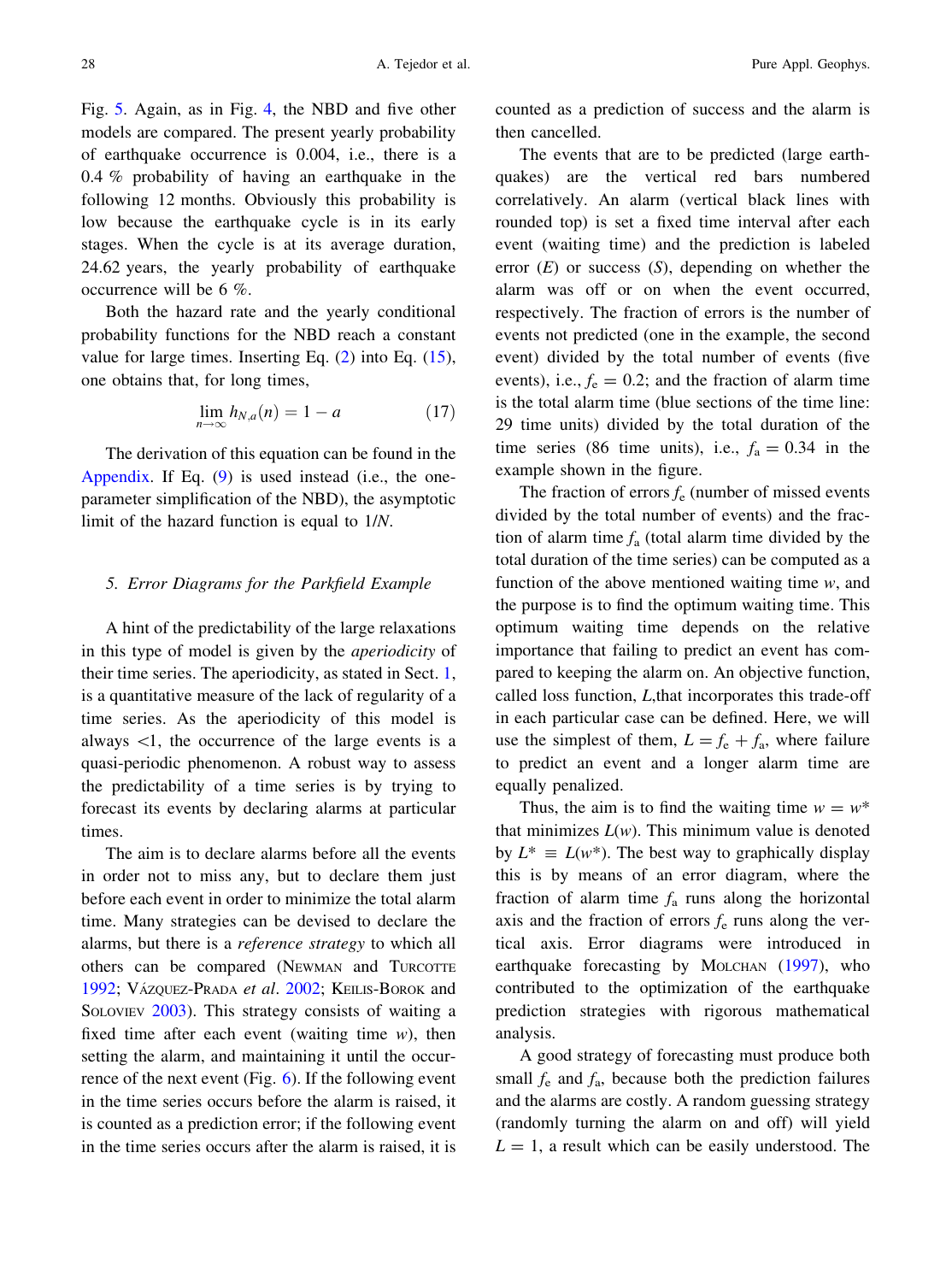<span id="page-6-0"></span>

Figure 6

Reference strategy for the assessment of the predictability of a time series. Red bars are the earthquakes to be forecasted (five in the example). An  $S$  (success) above a *red bar* means that the earthquake has been successfully predicted, whereas an  $E$  (error) means that the earthquake has not been predicted. The blue strips stand for the time with the alarm on before each earthquake



Figure 7

a Fraction of error  $f_c$ , fraction of alarm,  $f_a$  and loss function L as a function of the time after the last earthquake for a NBD model with  $N = 6$ . **b** Error diagram for the prediction strategy shown in **a**. The minimum value of the loss function is  $L^* = 0.55$  for  $w^* = 22$ 

alarm will be on, randomly, during a certain fraction of time,  $f_a$ . Thus, there will be a probability equal to  $f_a$ for it being on when an earthquake eventually occurs (and a probability of  $1 - f_a$  for it being off). The result is that  $f_e = 1 - f_a$ . As a trivial special case, if the alarm is always on  $(f_a = 1)$ , then all the earthquakes are "forecasted" ( $f_e = 0$ ). Conversely, all the earthquakes are failures to predict if the alarm is always off. The random guessing strategy is considered as a baseline, so a forecasting procedure makes sense only if it gives  $f_a + f_e < 1$ .

Both functions,  $f_a$  and  $f_e$ , together with the loss function  $L = f_e + f_a$  are plotted in Fig. 7a for the case  $N = 6$ , while Fig. 7b plots the error diagram for the same data. For each value of  $N$ ,  $L(w)$  has a minimum at a specific value of w,  $w^*(N)$ . As can be seen in Fig. 7,  $w^*(6) = 22$ , for which

$$
f_{\rm a}(w^*) = 0.403, \quad f_{\rm e}(w^*) = 0.147, \quad L(w^*) = 0.550
$$
\n(18)

For the Parkfield sequence,  $w^*$  corresponds to

$$
\tau w* = 15.0 \,\text{years}
$$

If the distribution derived from the NBD model correctly describes the recurrence of large earthquakes at Parkfield, an alarm connected 15 years after the last earthquake (beginning of the cycle) and disconnected just after the occurrence of each shock would yield the results given in Eq. (18). Note that this time is approximately equal to the difference between the mean and the standard deviation. This is reasonable because  $w^* = 15$  years would capture most of the probability curve, as can be seen in Fig. [3.](#page-3-0)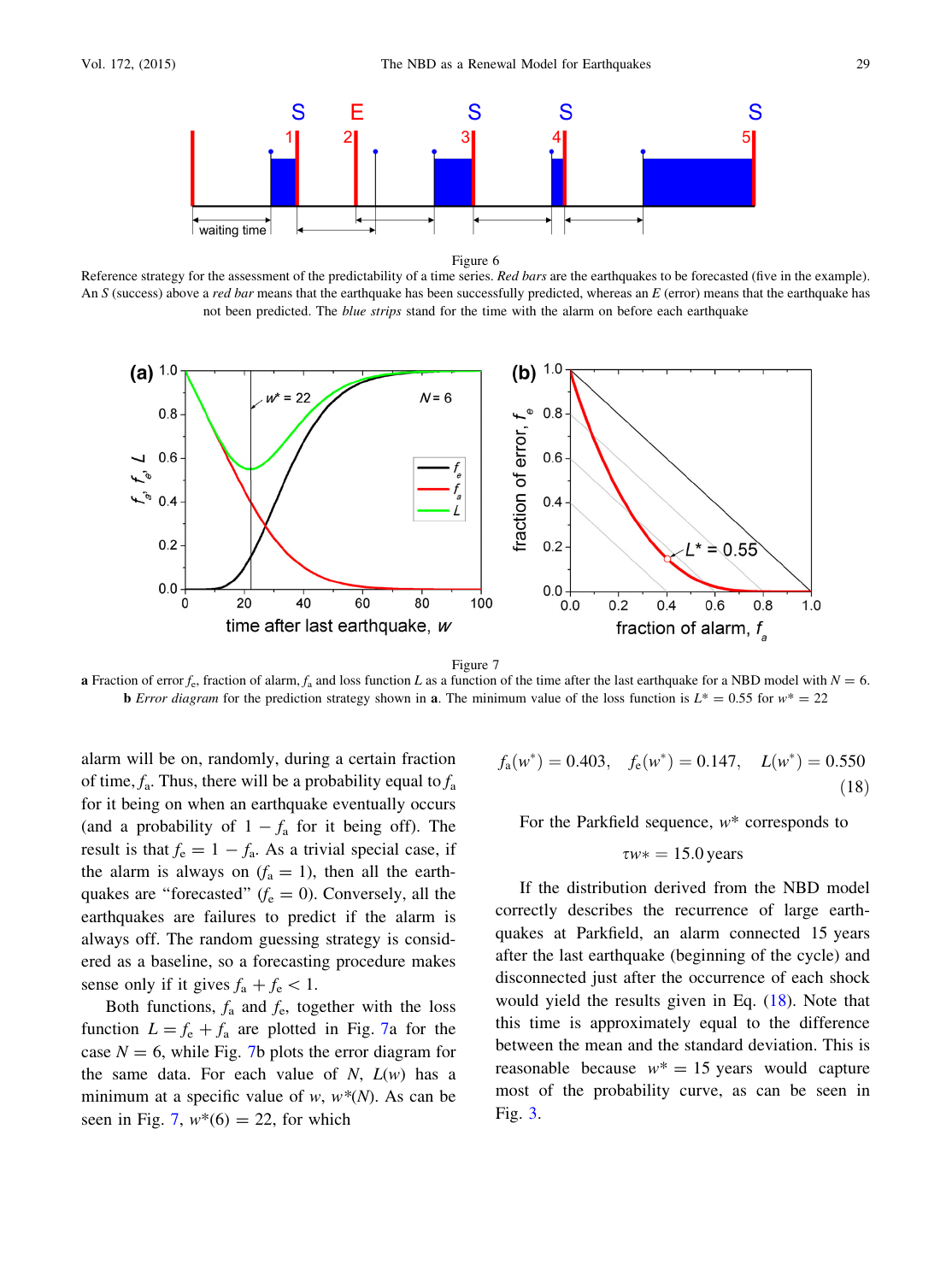### 6. Conclusions

<span id="page-7-0"></span>We have introduced the NBD as a renewal model to describe the recurrence of large earthquakes in faults.

As a test ground of application, we have used the Parkfield series. The yearly conditional probability and other functions as predicted by the NBD are compared to other statistical models used in the literature, and a simple forecasting strategy has been evaluated using error diagrams.

Our results show that the NBD is competitive against other models, but general conclusions cannot be drawn because of the smallness of the sample.

The NBD seems to be the unique discrete distribution coming from a cellular automaton whose properties can be found in textbooks of probability and statistics.

In this paper, we have reduced one parameter of the distribution by relating the probability of advancing in the Markov process to the total number of steps in the cyclic chain. With this simplification, this model can be intuitively understood as the progressive ordered filling of a finite box.

## Appendix: Asymptotic Behavior of the Hazard Rate Function

Recall that the N-step Markov-cycle distribution, Eq. ([7\)](#page-3-0), collapses to a NBD when all transition probabilities are equal,  $a = a_1 = a_2 = \cdots = a_N$ :

$$
P_{N,a}(n) = (1-a)^{N} a^{n-N} {n-1 \choose N-1}
$$
  
= 
$$
\left(\frac{1-a}{a}\right)^{N} a^{n} \frac{(n-1)...(n-N+1)}{(N-1)!}.
$$
 (19)

Using the definition of hazard rate for a discrete distribution, Eq.  $(15)$  $(15)$  we can write

$$
h_{N,a}(n) = \frac{P_{N,a}(n)}{\sum_{i=n}^{\infty} P_{N,a}(i)}
$$
  
= 
$$
\frac{a^n (n-1)...(n-N+1)}{\sum_{i=n}^{\infty} a^i (i-1)...(i-N+1)}
$$
  
= 
$$
\frac{1}{\sum_{i=1}^{\infty} a^{i-n} \frac{i-1}{n-1} ... \frac{i-N+1}{n-N+1}}.
$$
 (20)

To proceed further, we make the following change of variable:

$$
i - n = m.\t(21)
$$

With this change of variable, the hazard rate of the general, two-parameter NBD, Eq. (20), can be written as

$$
h_{N,a}^{-1} = \sum_{m=0}^{\infty} a^m \left( 1 + \frac{m}{n-1} \right) \dots \left( 1 + \frac{m}{n-N+1} \right).
$$
\n(22)

In the long-time limit, i.e., when  $n$  tends to infinity, we have

$$
\lim_{n \to \infty} h_{N,a}^{-1} = \sum_{m=0}^{\infty} a^m (1 \times 1 \times 1 \times \dots \times 1)
$$
  
= 
$$
\sum_{m=0}^{\infty} a^m = \frac{1}{1 - a}.
$$
 (23)

So, in the general, two-parameter NBD the asymptotic limit of the hazard rate is:

$$
\lim_{n \to \infty} h_{N,a} = 1 - a. \tag{24}
$$

#### **REFERENCES**

- ABAIMOV, S.G., TURCOTTE, D.L. and RUNDLE, J.B. (2007), Recurrence-time and frequency-slip statistics of slip events on the creeping section of the San Andreas fault in central California, Geophys. J. Int. 170, 1289–1299.
- ABAIMOV, S.G., TURCOTTE, D.L., SHCHERBAKOV, R, RUNDLE, J.B. YAKOVLEV, G., GOLTZ, C., and NEWMAN, W.I. (2008), Earthquakes: Recurrence and Interoccurrence Times, Pure Appl. Geophys. 165, 777–795.
- BAKUN, W.H. (1988), History of significant earthquakes in the Parkfield area, Earthq. Volcano. 20, 45–51.
- BAKUN, W.H., and LINDH, A.G. (1985), The Parkfield, California, earthquake prediction experiment, Science 229, 619–624.
- ELLSWORTH, W.L., MATTHEWS, M.V., NADEAU, R.M., NISHENKO, S.P., REASENBERG, P.A., SIMPSON, R.W. (1999), A physically-based earthquake recurrence model for estimation of long-term earthquake earthquake probabilities. United States Geological Survey Open-File Report 99, 552pp.
- FERRÁES, S. (2003), The conditional probability of earthquake occurrence and the next large earthquake in Tokyo, Japan, J. Seismol. 7, 145–153.
- FERRÁES, S. (2005), A probabilistic prediction of the next strong earthquake in the Acapulco-San Marcos segment, Mexico, Geofísica Internacional 44(4), 347-353.